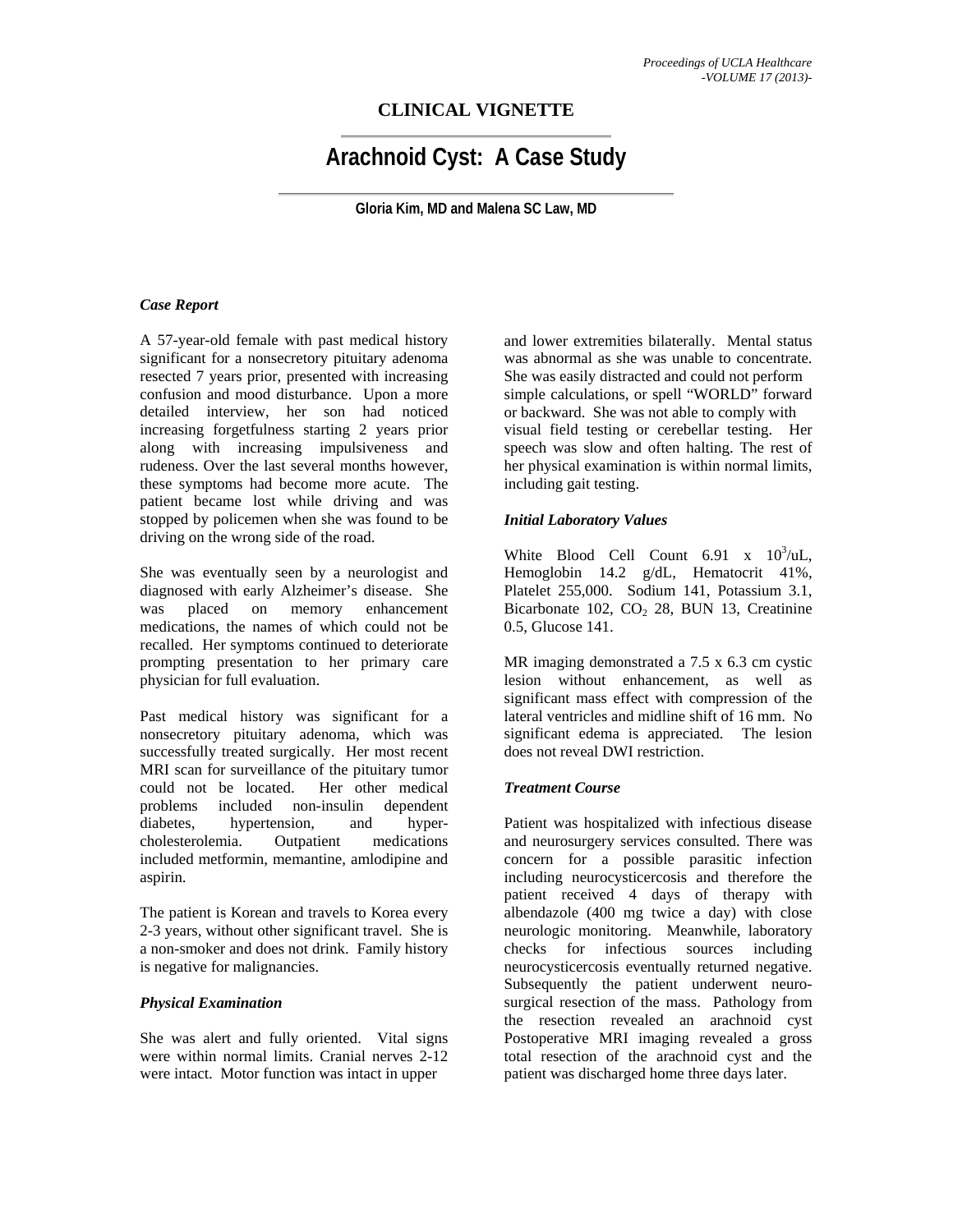The patient recovered back to her baseline status approximately one month after surgery. Her follow-up MRI scan 6 months later revealed no unusual findings other than postoperative changes.

### *Discussion*

Arachnoid cysts are benign cysts that occur on the arachnoid membrane which covers the spinal cord and brain. They do not communicate with the ventricular system. They usually contain clear fluid that resembles normal cerebrospinal fluid<sup>1</sup>. The severity of symptoms is determined by the size and location of the lesion.

Most arachnoid cysts are developmental anomalies although a small number of arachnoid cysts are acquired, such as those occurring in association with neoplasms, or potentially meningitis. They constitute approximately 1% of intracranial masses and 50-60% occur in the middle cranial fossa<sup>2</sup>. Arachnoid cysts also occur within the spinal canal; in such cases and they are commonly located dorsal to the cord in the thoracic region.

Arachnoid cysts are frequently misdiagnosed, because symptoms are nonspecific. Often, the cysts are an incidental finding on magnetic resonance imaging (MRI). Usually, arachnoid cysts are asymptomatic and can remain asymptomatic even if cysts grow quite large. The most commonly associated clinical features are headache, calvarial bulging, and seizures.

Some clinicians advocate treating only patients with symptomatic cysts, whereas others believe that even asymptomatic cysts should be decompressed to avoid future complications. Cysts that cause symptoms from cord compression are best evaluated with MRI. Surgical options include<sup>1</sup> craniotomy with resection of the cyst walls and marsupialization into the subarachnoid space, basal cisterns, or ventricles<sup>2</sup>; shunting procedures<sup>3</sup>; stereotactic aspiration or fenestration of the cyst cavity<sup>4</sup>; neuroendoscopic fenestration<sup>3-5</sup>. One study of  $32$ cases reported control in over 80% of cases with surgical excision and marsupialization of symptomatic cases<sup>6</sup>.

Because arachnoid cysts are rare, other conditions should be considered in the differential diagnosis when treating a patient

with a benign, cystic appearing brain mass. Neurocysticercosis is the most commonly seen infectious cause, and intracranial abscesses can also present with similar radiographic findings. Neurocysticercosis refers to CNS infection with Taenia solium and is probably the most common parasitic infestation of the CNS. It has gained

increased recognition in the last two decades because of the development of MRI and CT scanning in the United States and in countries where neurocysticercosis is endemic. Approximately 1,000 new cases of cysticercosis are reported annually in the United States. Most occur among Latin American immigrants in locations such as California, Phoenix, Albuquerque, and other areas of the southwest United States. Neurocysticercosis is one of the leading causes of adult-onset seizures and is estimated to cause as many as 50% of adultonset seizure cases in developing countries where Taenia solium is endemic<sup>7</sup>.

Intracranial abscesses are uncommon, but potentially life-threatening infections. They include brain abscesses and [subdural](http://emedicine.medscape.com/article/1168415-overview) or extradural empyemas. Intracranial abscesses can originate from infection of contiguous structures (eg, [otitis media](http://www.medscape.com/resource/otitis-media), dental infection, mastoiditis, sinusitis) or secondary to hematogenous spread from a remote site. They can also occur after skull trauma or surgery, and, rarely, following [meningitis](http://emedicine.medscape.com/article/232915-overview). In at least 15% of cases, no source can be identified<sup>8</sup>.

## *Conclusions*

Arachnoid cysts, while rare in terms of space occupying lesions in the brain, can present with impressive radiographic findings and often with significant clinical findings as illustrated in this case. Infectious etiologies should also be considered in the differential diagnosis. Treatment for arachnoid cysts remains controversial but surgical excision and marsupialization can provide good results. Advances in instrumentation may allow for more endoscopic management in the future. The approach to therapy however is usually based on the cystic characteristics of the lesion and the surgeon's experience.